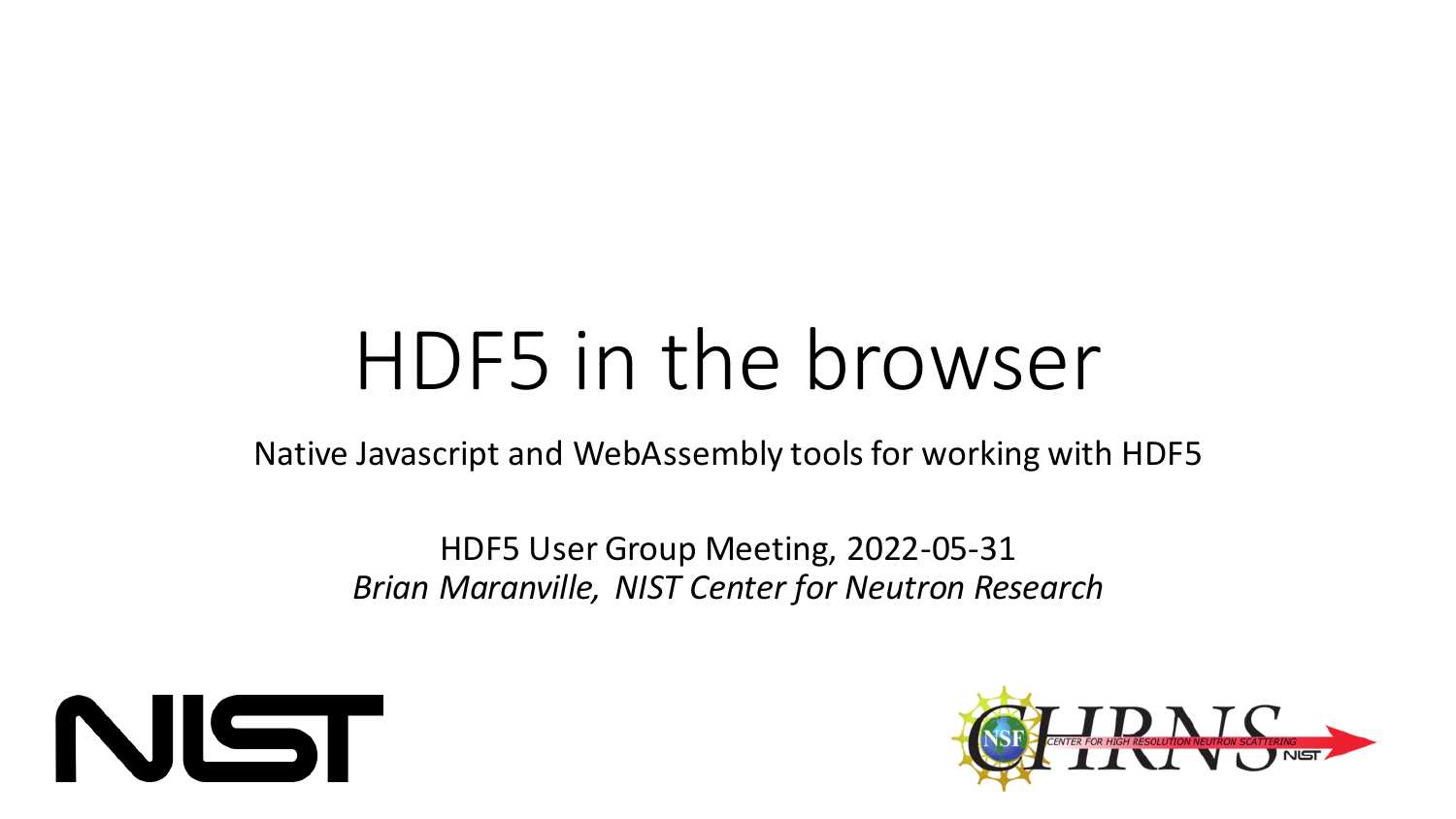## Why native HDF tools for the web

- …when web-based user interfaces already exist?
	- Cloud-native HSDS
	- @H5Web + h5grove (light Python server)
- These scale to infinity, but less well to zero!

Use case:

*New or "casual" users of with a handful of (small) HDF5 files With a web browser, they can jump in and start working...*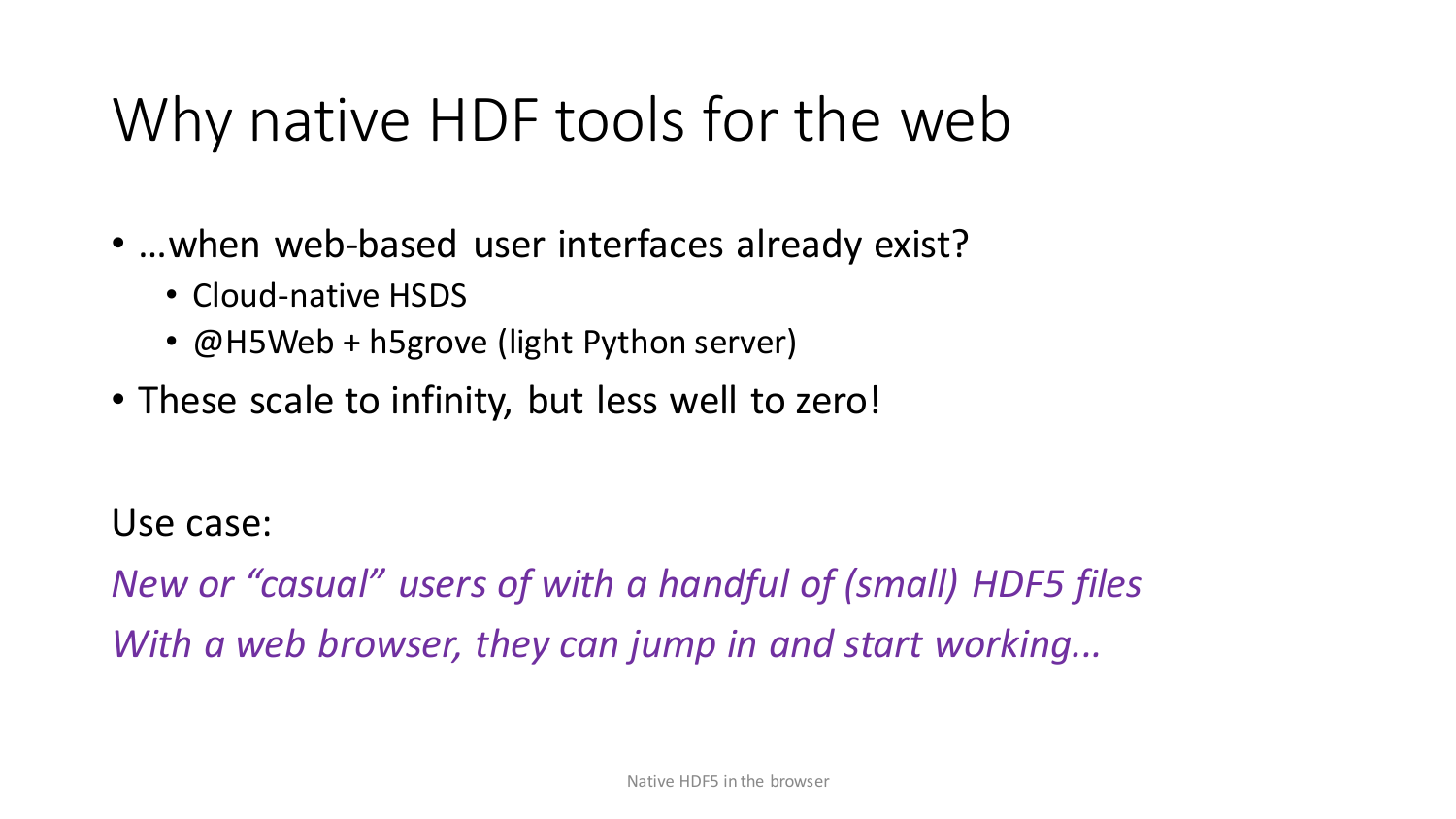# jsfive: lightweight Javascript library

- Ported from pyfive <https://github.com/jjhelmus/pyfive.git>
- Partial implementation of HDF5 file specification in pure ES6
- Loads from JS ArrayBuffer
- Read-only, no modification or create
- Small: bundled ESM including ZLIB = 176kB

<https://www.npmjs.com/package/jsfive> npm

<https://github.com/usnistgov/jsfive>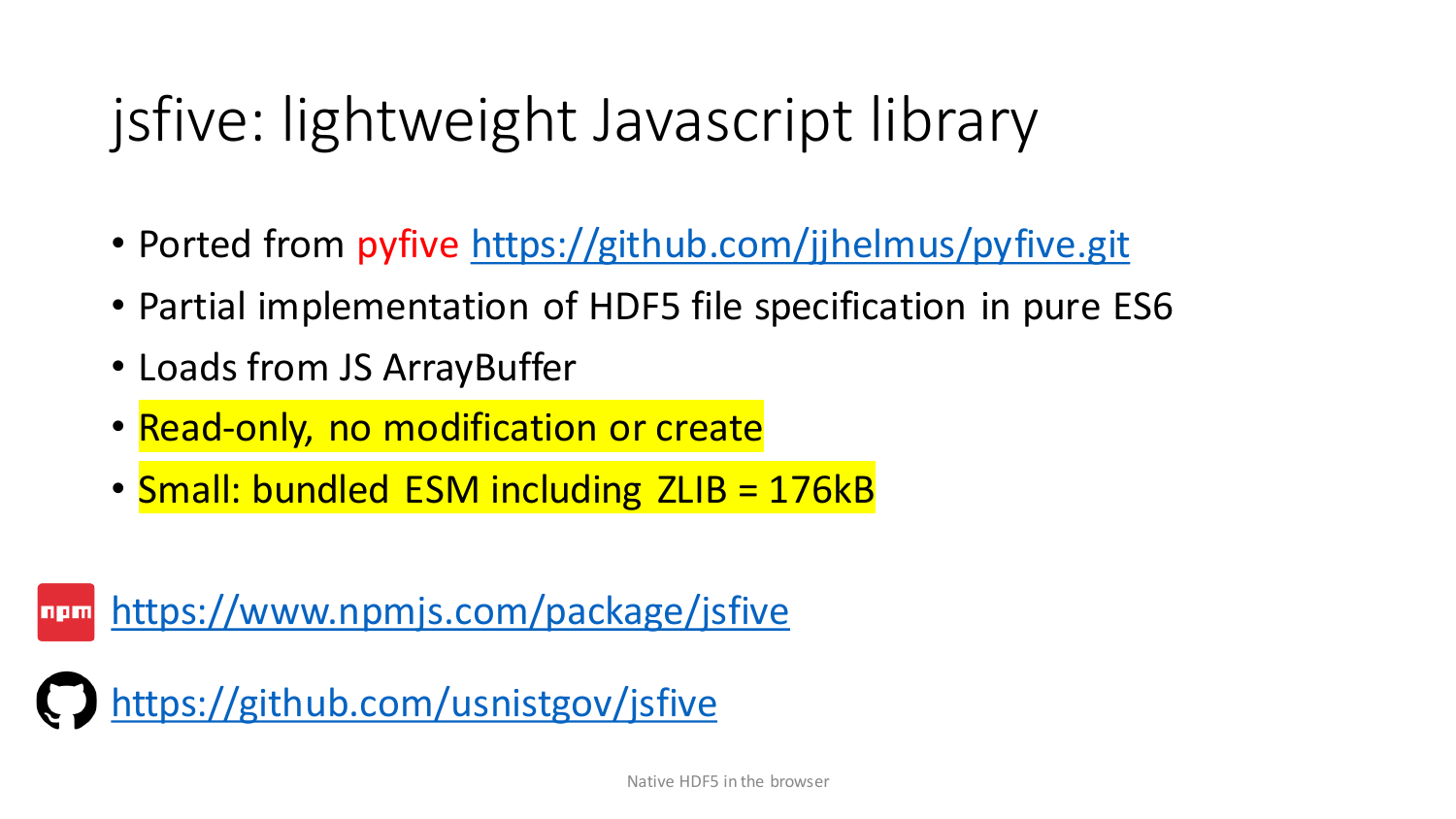# jsfive: datatype support

#### • Read Datasets:

- •Float32, Float64
- •Int8, Int16, Int32, Int64
- •Uint8, Uint16, Uint32, Uint64
- •ENUM (as base type)
- •String (fixed length)
- •Returns Array of JS Number type (flat)
- Read attributes:
	- •Same numeric types as Datasets, plus VLEN\_STRING
	- •Returns Object {key: value}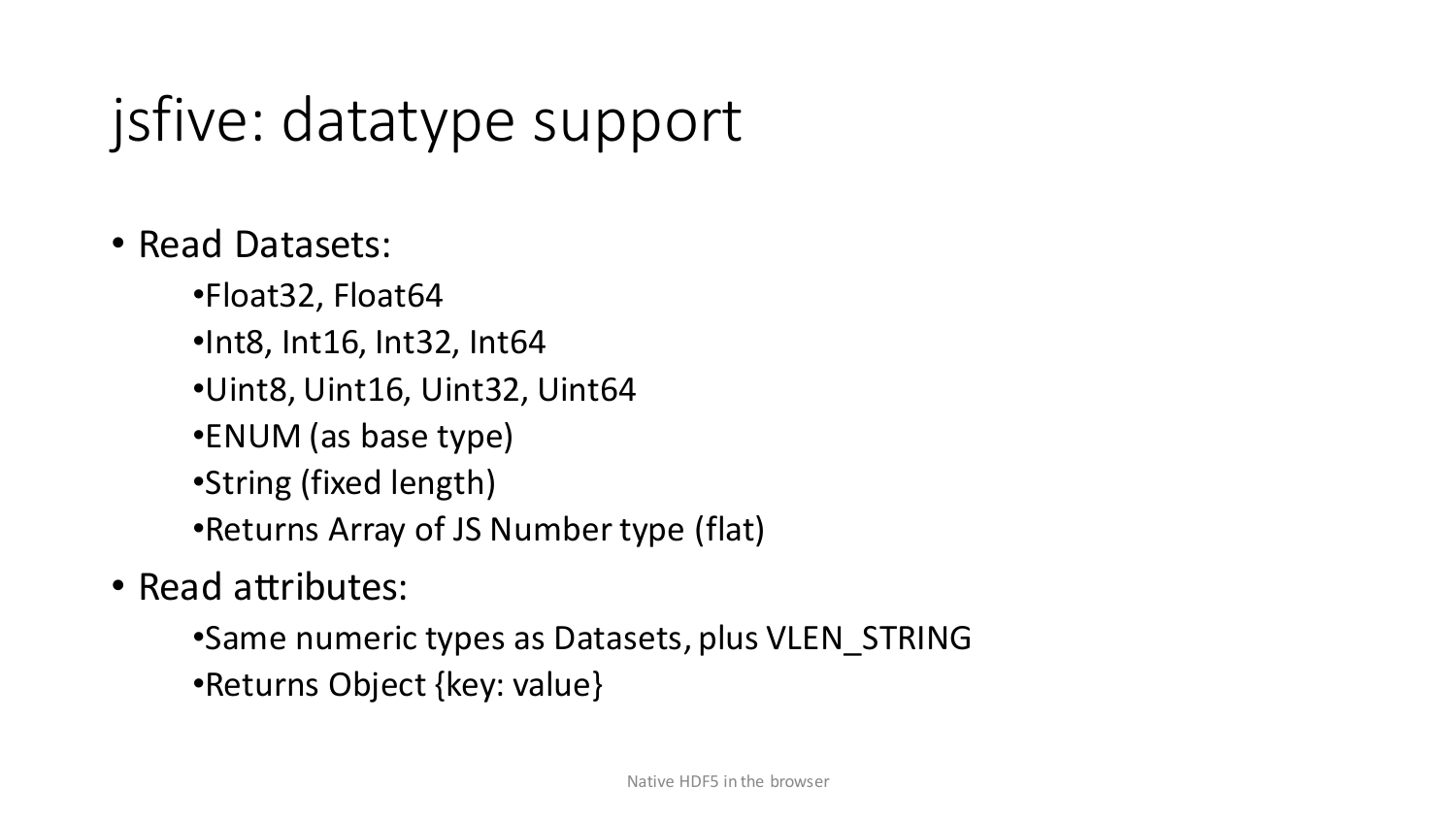# jsfive: filters supported

- Shuffle
- GZIP deflate (from pako library)
- Fletcher32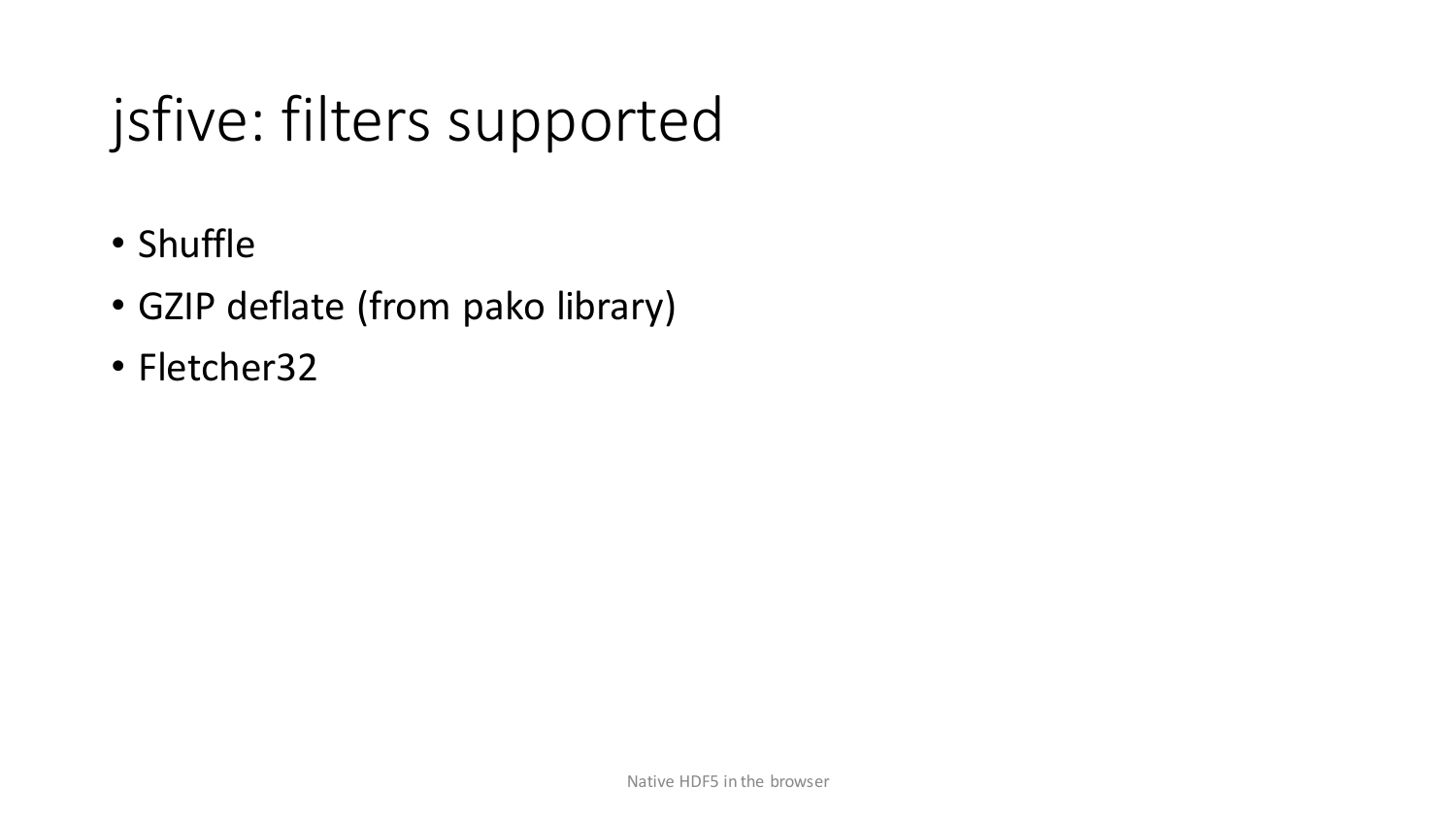# jsfive: features and limitations

- Tiny ESM source easily integrated with projects
	- babel, create-react-app, rollup, esbuild, etc…
- More recent additions to the HDF5 file spec not implemented •e.g. datatype message, only version 1 •Files written with newer features may fail to fully read •It will read what it can, though – without panic
- No ARRAY or COMPOUND datatype support
- No partial dataset retrieval (slicing)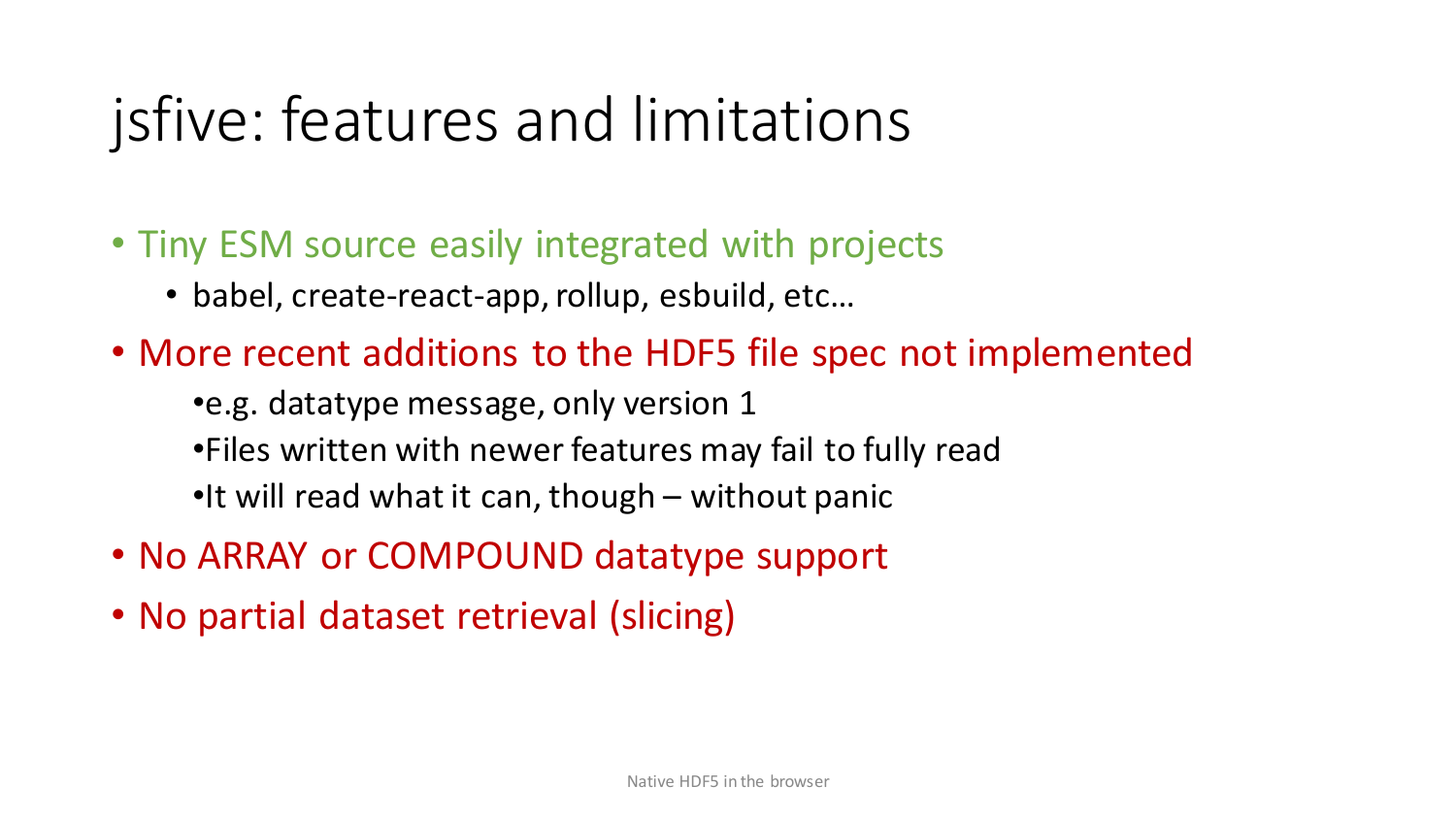## h5wasm: full-featured wasm library

- Created to support more HDF5 features than jsfive
- WASM component written in C++, against libhdf5 C API
- JS component written in TypeScript
- Leverages [emscripten](https://emscripten.org/) virtual file system
- Read, Write or Append
- Bundled ESM including ZLIB = 3.2MB

<https://www.npmjs.com/package/h5wasm> npm

<https://github.com/usnistgov/h5wasm>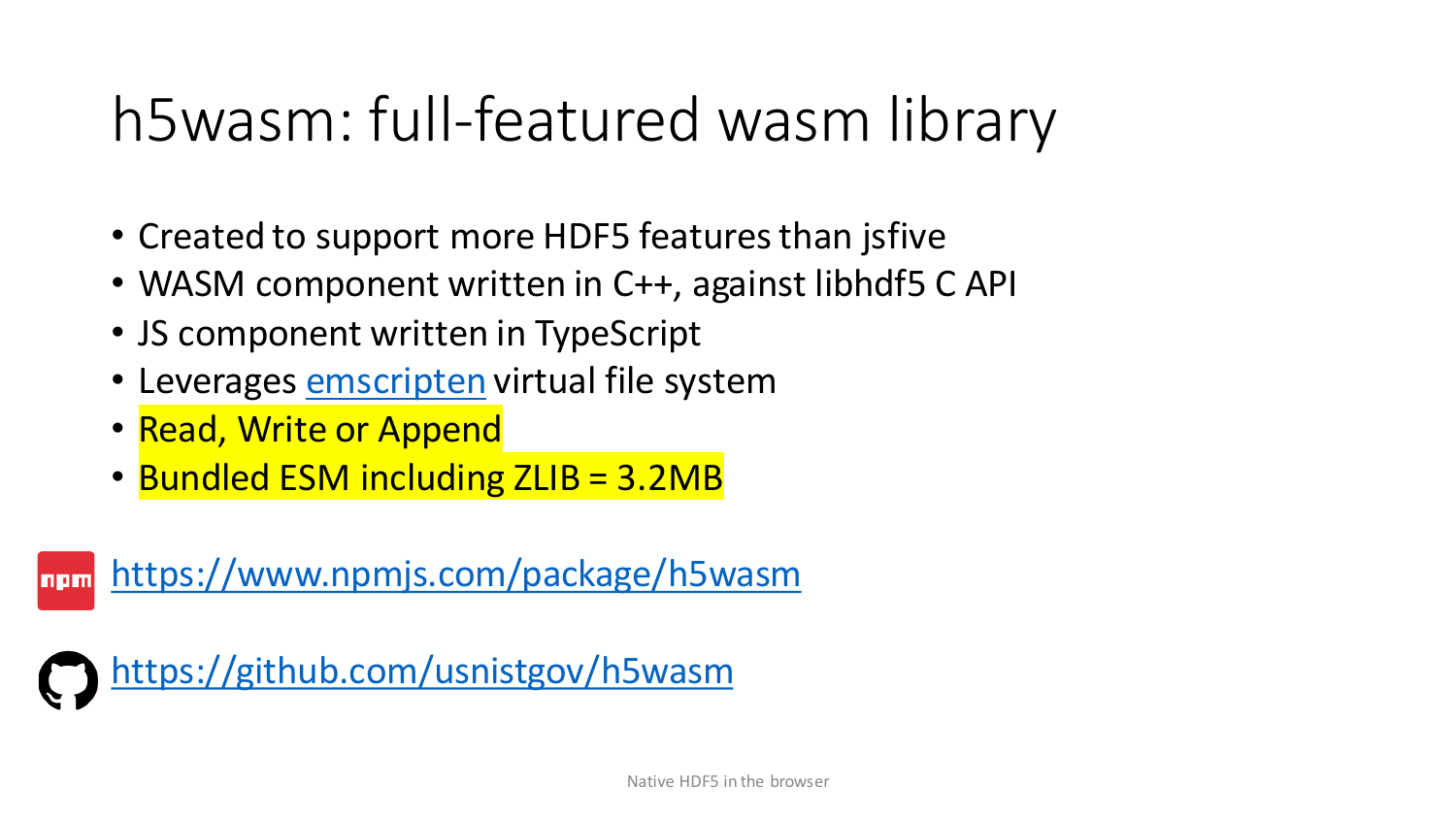# h5wasm: datatype support

- Reads any Dataset (or Attribute value)
	- •Converts simple datatypes to nearest JS native type, e.g.
		- 4-byte float to JS Float32Array
		- 8-byte unsigned int to BigUint64Array
		- ENUM datatypes to base types (member names in metadata)
	- COMPOUND, ARRAY datatypes to nested JS Array(s) of base types •If datatype is not recognized, returns raw Uint8Array bytes
- Writes simple datatypes automatically
	- •All TypedArray variants •String as VLEN\_STRING
- Can manually specify dtype and write Uint8Array of bytes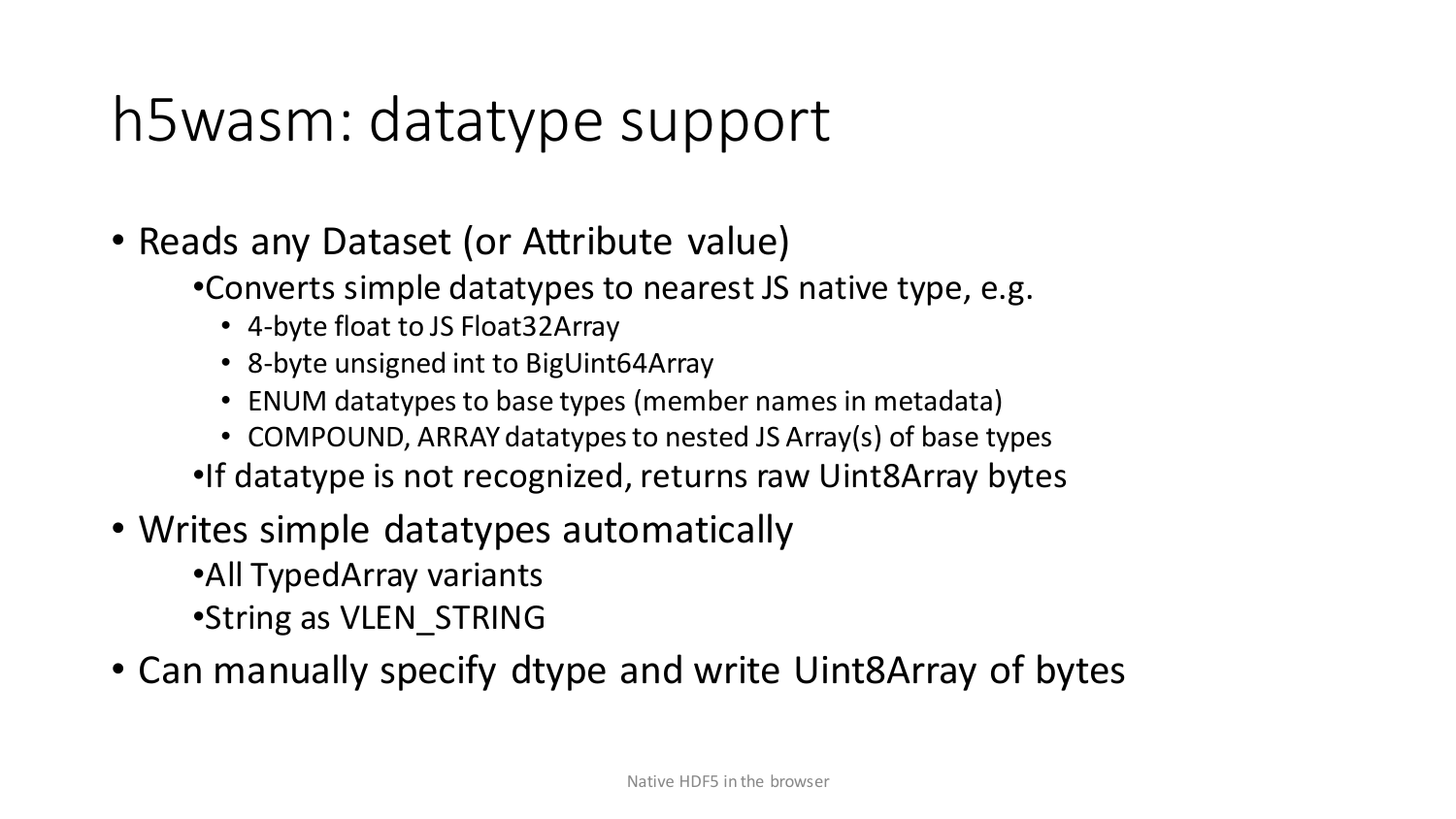# h5wasm: filters supported

- gzip
- Shuffle
- Fletcher32

Adding more filters:

- Could be compiled for "dynamic linking"
	- MAIN\_MODULE and SIDE\_MODULE mode
- Or compile and static link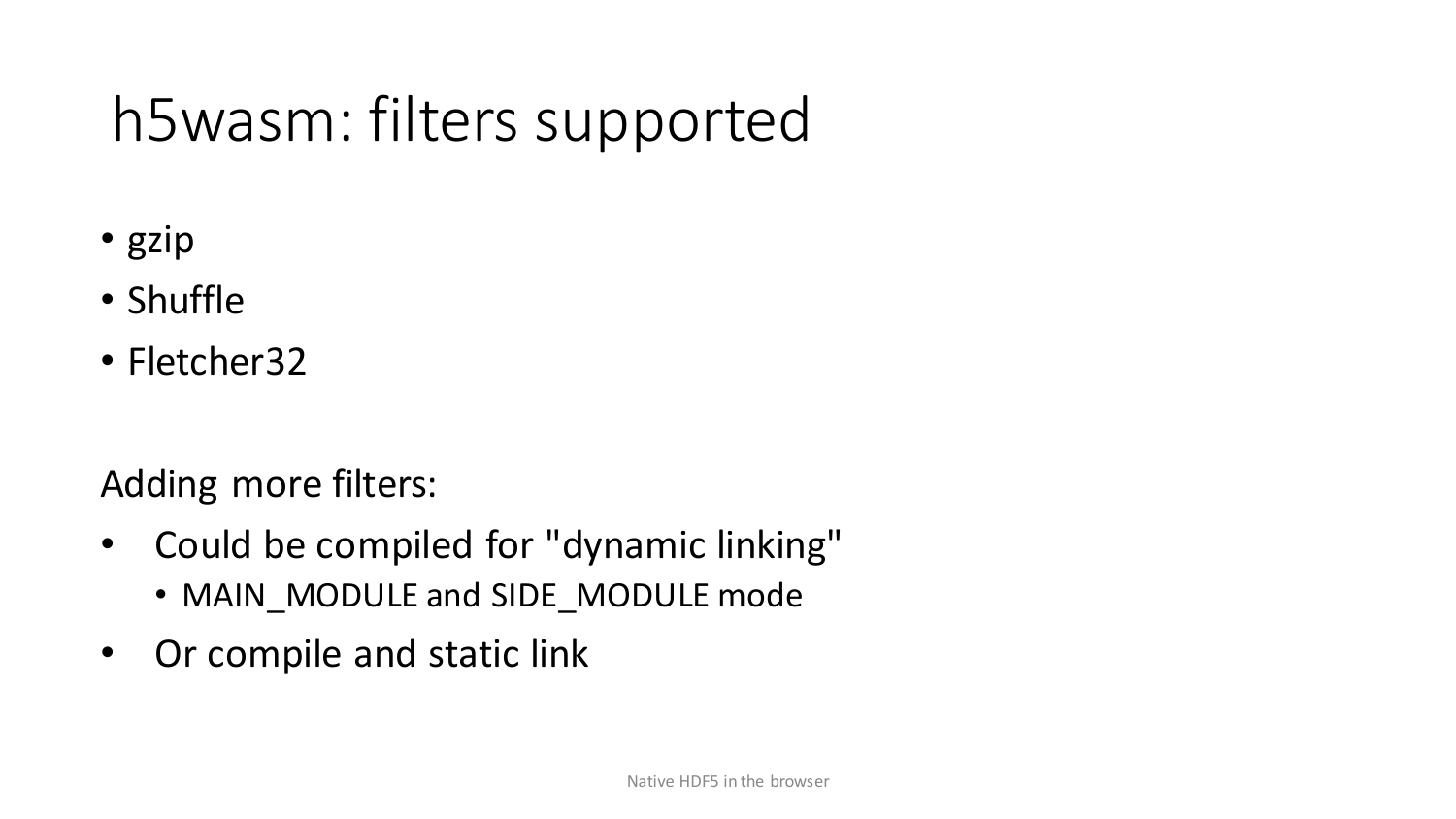## h5wasm: additional features

• Slicing retrieves partial datasets (using Dataspace):

```
•Slice notation similar to python:
```

```
[
 [axis0_start, axis0_end], 
[axis1_start, axis1_end], …
]
```
- "boolean" datasets as written by h5py are read into boolean arrays (if datatype is ENUM {FALSE:0, TRUE:1})
- "to array" method returns nested JS Array of values matching shape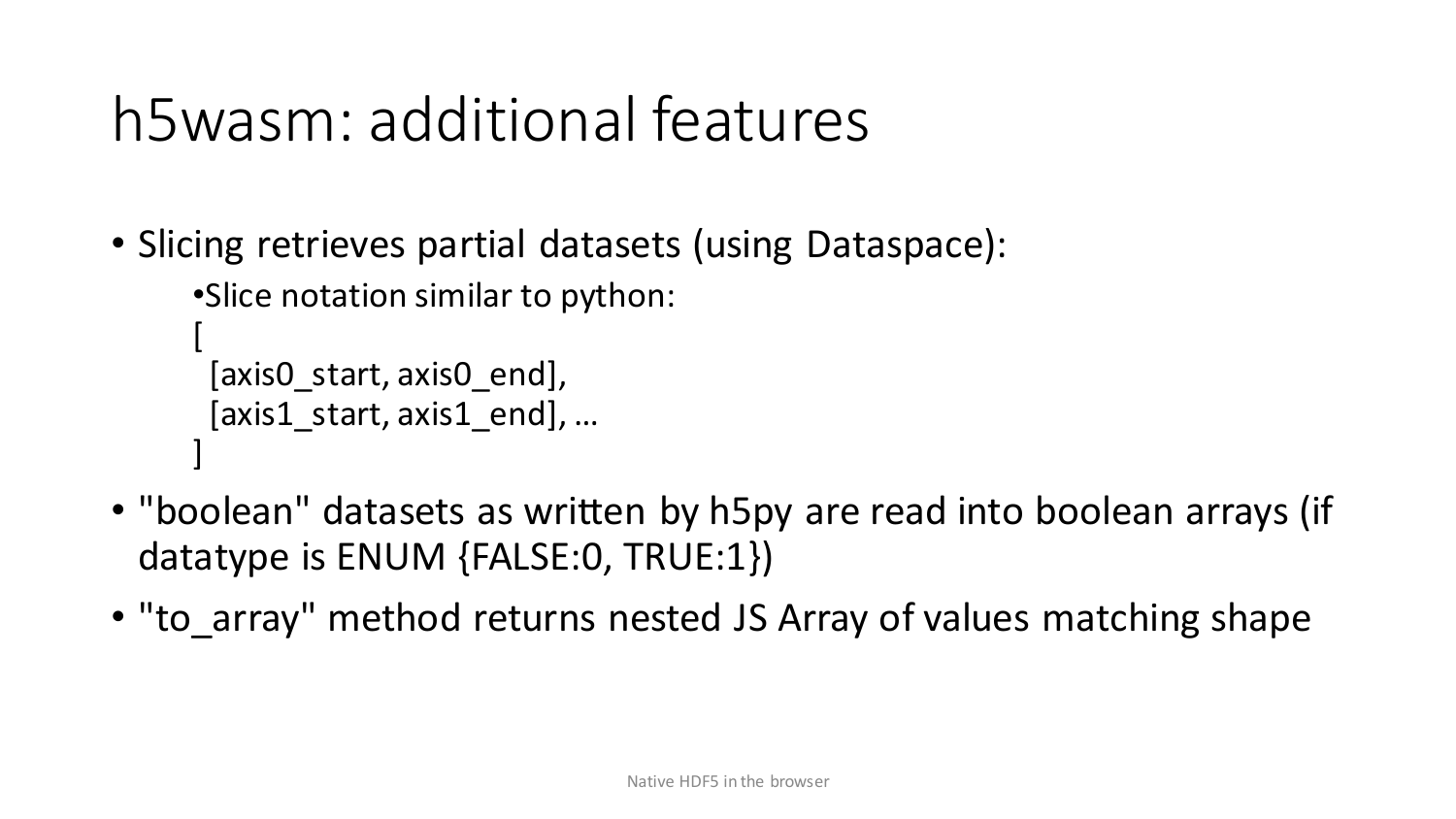#### h5wasm in current use

- Data previewers at NIST Center for Neutron Research
	- [HDF5 general viewer](https://ncnr.nist.gov/ncnrdata/view/nexus-hdf-viewer.html)
	- [VSANS viewer](https://ncnr.nist.gov/ncnrdata/view/vsansbrowser.html?path=ncnrdata/vsans/202009/27864/data)
	- [CANDOR viewer](https://ncnr.nist.gov/ncnrdata/view/candorbrowser.html?path=ncnrdata/candor/202009/27839/data)
- Integration with PANOSC H5web NeXus viewer
	- <https://www.npmjs.com/package/@h5web/h5wasm>
	- [https://h5web.panosc.edu/h5wasm](https://www.npmjs.com/package/@h5web/h5wasm)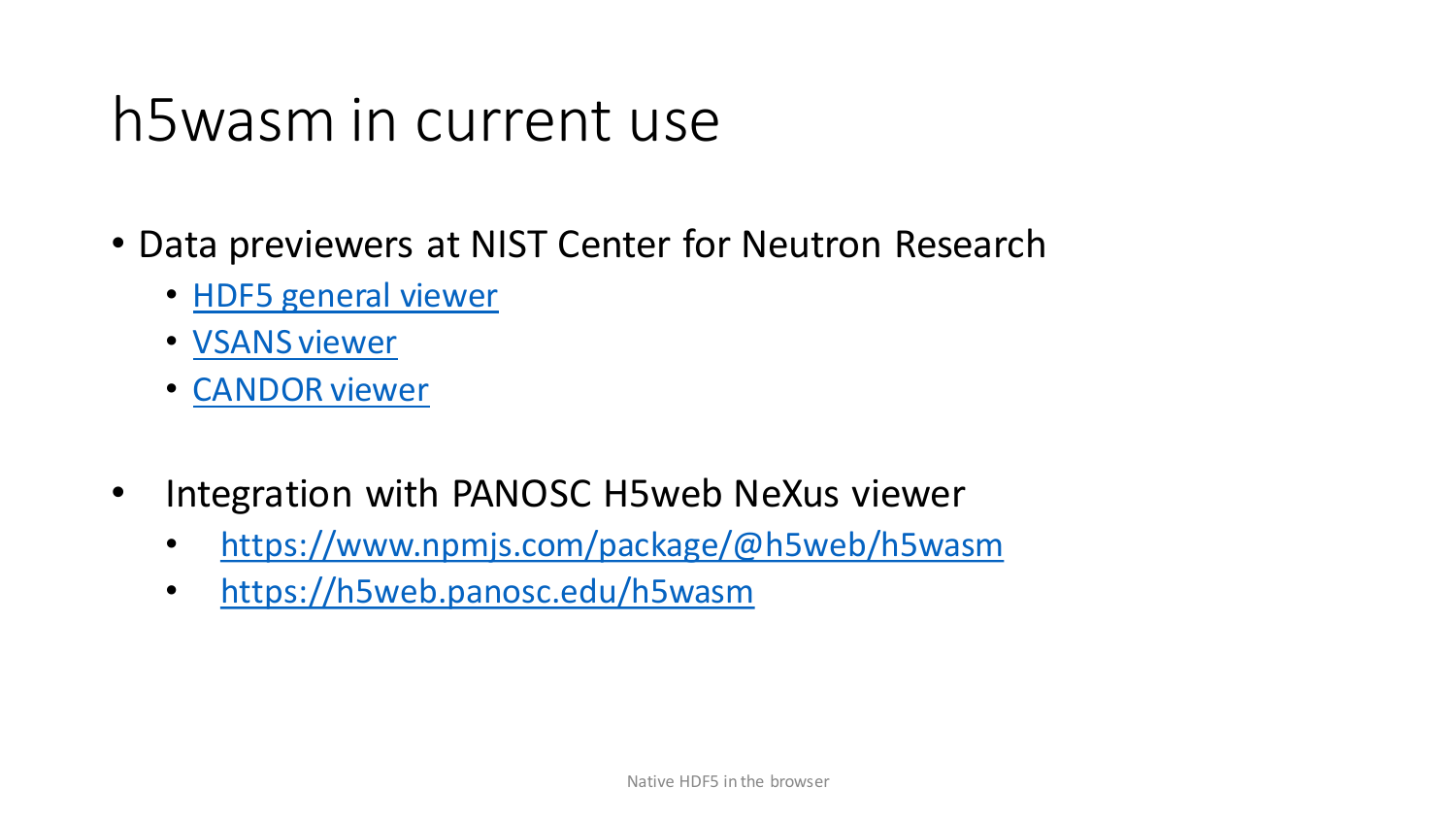#### Future developments of h5wasm

- Rewrite to C++ HDF5 API? (from C API)
- Add more support for data writing (Compound)
- Support partial file loading over https (lazyFile)
	- Requires WebWorker + Range requests on server
	- Proof of principle already done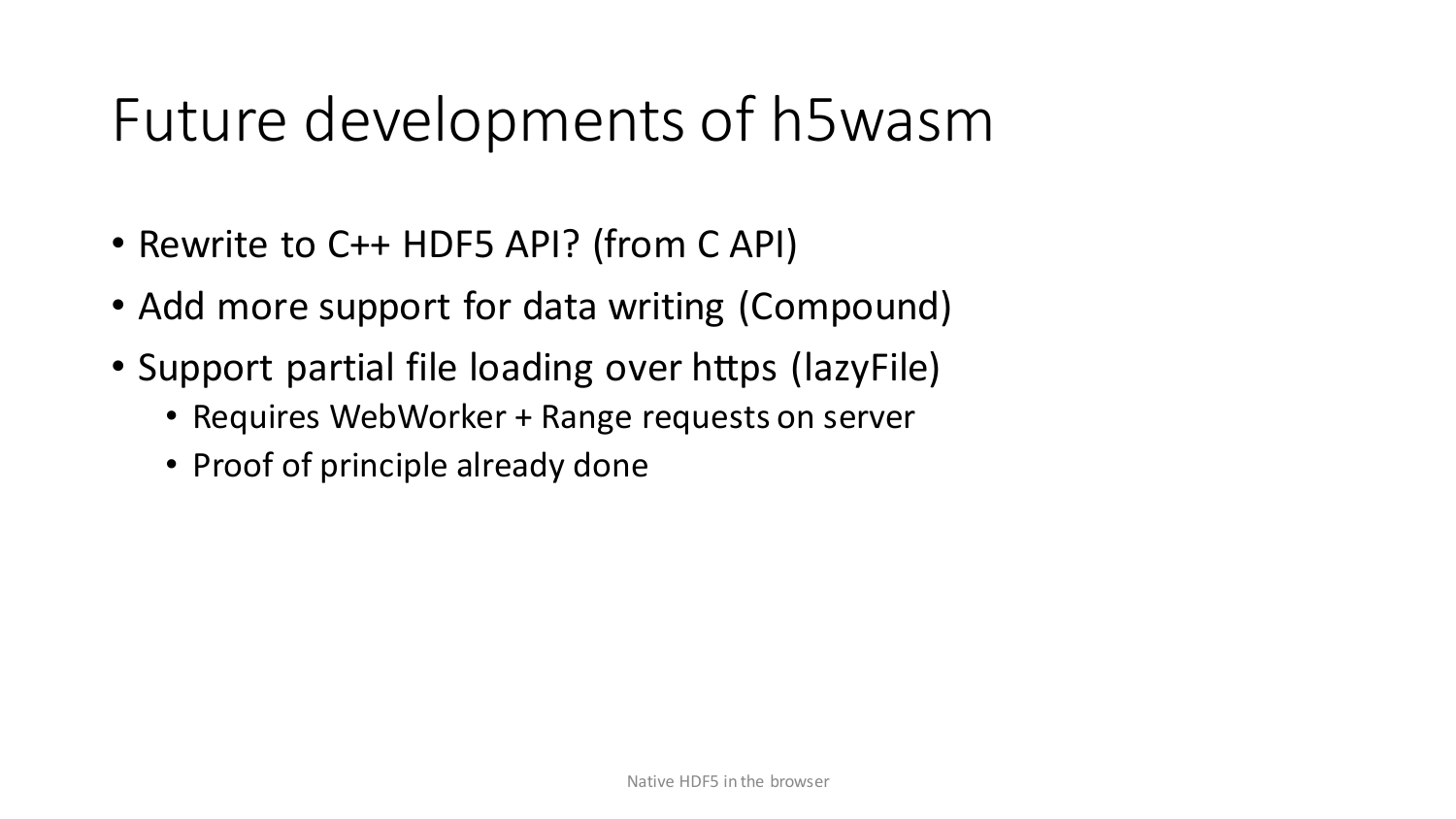#### ...coming soon: pyodide + h5py

- In current master branch, pyodide includes h5py •Based on HDF5 v1.13.1 •Not planned for next release
- Allows loading and working with HDF5 from
	- •JupyterLite
	- •<https://observablehq.com>